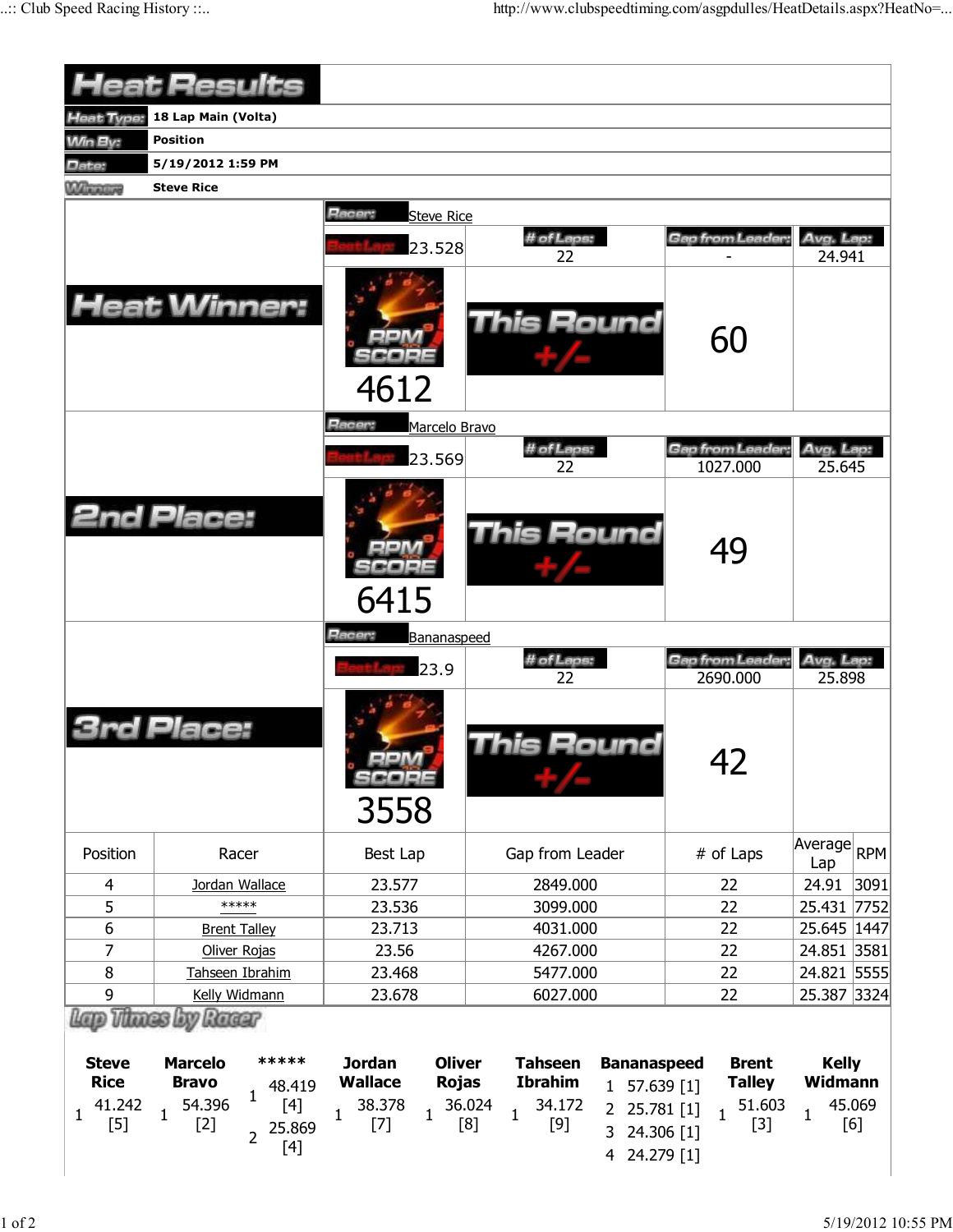|                 | <b>Steve</b><br><b>Rice</b>                                                                          |                 | <b>Marcelo</b><br><b>Bravo</b> |                |                           |    | <b>Jordan</b><br><b>Wallace</b>                                                                                                                                                                                                  |                | <b>Oliver</b><br><b>Rojas</b>                          |    | <b>Tahseen</b><br><b>Ibrahim</b> |    |                                    |    | <b>Brent</b><br><b>Talley</b>                           |                 | <b>Kelly</b><br>Widmann |
|-----------------|------------------------------------------------------------------------------------------------------|-----------------|--------------------------------|----------------|---------------------------|----|----------------------------------------------------------------------------------------------------------------------------------------------------------------------------------------------------------------------------------|----------------|--------------------------------------------------------|----|----------------------------------|----|------------------------------------|----|---------------------------------------------------------|-----------------|-------------------------|
|                 | 2 25.805                                                                                             | $\overline{2}$  | 26.447                         |                | *****                     |    | 26.464                                                                                                                                                                                                                           |                | 2 26.493                                               |    | 26.147                           |    |                                    |    | 25.979                                                  | $\overline{2}$  | 26.393                  |
|                 | $[5]$                                                                                                |                 | $[3]$                          |                | 3 24.313<br>$[3]$         |    | $[7]$                                                                                                                                                                                                                            |                | $[9]$                                                  |    | [8]                              |    |                                    |    | $[2]$                                                   |                 | [6]                     |
|                 | 3 24.303<br>$[5]$                                                                                    |                 | 24.427<br>$[2]$                | 4              | 26.433                    |    | 24.992<br>$[7]$                                                                                                                                                                                                                  |                | 3 25.677<br>$[9]$                                      | 3  | 25.69<br>[8]                     |    |                                    |    | 24.876<br>[4]                                           | 3               | 24.27<br>[6]            |
|                 | 4 27.117<br>$[5]$                                                                                    | 4               | 25.94<br>$[2]$                 |                | $[3]$<br>$5^{24.157}$     | 4  | 25.625<br>[6]                                                                                                                                                                                                                    |                | 25.474<br>[8]                                          | 4  | 26.088<br>$[9]$                  |    |                                    |    | 27.243<br>$[4]$                                         | 4               | 27.52<br>$[7]$          |
|                 | 5 24.182<br>$[4]$                                                                                    | 5               | 24.073<br>$[2]$                | 6              | $[3]$<br>24.255           |    | 25.038<br>[6]                                                                                                                                                                                                                    | 5 <sup>1</sup> | 24.343<br>$[7]$                                        | 5  | 25.348<br>$[9]$                  |    |                                    |    | 5 25.369<br>$[5]$                                       | 5               | 25.566<br>[8]           |
|                 | 23.71<br>[4]                                                                                         | 6               | 23.895<br>$[2]$                | $\overline{7}$ | $[3]$<br>23.809           | 6  | 24.185<br>[6]                                                                                                                                                                                                                    |                | 24.311<br>$[7]$                                        | 6  | 23.728<br>$[9]$                  |    |                                    | 6  | 24.57<br>$[5]$                                          | 6               | 24.073<br>[8]           |
|                 | 7 23.721<br>$[4]$                                                                                    | 7               | 23.859<br>$[2]$                | 8              | $[3]$<br>23.84            |    | 24.242<br>$[5]$                                                                                                                                                                                                                  | $\overline{7}$ | 25.334<br>$[7]$                                        |    | 24.884<br>[8]                    |    | <b>Bananaspeed</b><br>5 24.182 [1] |    | 7 24.736<br>[6]                                         | $\overline{7}$  | 25.62<br>$[9]$          |
| 8               | 23.661<br>[4]                                                                                        | 8               | 24.017<br>$[2]$                | q              | $[3]$<br>24.861           |    | 23.77<br>$[5]$                                                                                                                                                                                                                   | 8              | 24.14<br>$[7]$                                         | 8  | 24.343<br>[8]                    |    | 6 24.311 [1]<br>24.161 [1]         |    | 24.086<br>$[6]$                                         | 8               | 24.383<br>[9]           |
|                 | 9 24.089<br>$[3]$                                                                                    | 9               | 23.839<br>$[2]$                | 10             | $[4]$<br>23.724           | q  | 23.805<br>$[5]$                                                                                                                                                                                                                  | $\mathsf{q}$   | 23.826<br>$[7]$                                        | 9  | 23.758<br>[8]                    | 9  | 24.219 [1]<br>24.039 [1]           |    | q 23.808<br>[6]                                         | $\mathsf{Q}$    | 24.097<br>[9]           |
| 10 <sup>°</sup> | 23.788<br>$[3]$                                                                                      | 10              | 23.709<br>$[2]$                | 11             | $[4]$<br>23.536 10        |    | 23.802<br>$[5]$                                                                                                                                                                                                                  | 10             | 23.77<br>$[7]$                                         | 10 | 23.703<br>[8]                    | 11 | 10 24.06 [1]<br>24 [1]             |    | 10 24.003<br>[6]                                        | 10              | 24.043<br>$[9]$         |
| 11              | 23.587<br>$[3]$                                                                                      | 11              | 23.853<br>$[2]$                | 12             | $[4]$<br>23.609           | 11 | 23.685<br>$[5]$                                                                                                                                                                                                                  |                | 11 23.885<br>$[7]$                                     | 11 | 23.91<br>[8]                     |    | 12 24.049 [1]                      | 11 | 23.803<br>[6]                                           | 11              | 24.003<br>$[9]$         |
|                 | 12 23.576<br>$[3]$                                                                                   | 12              | 23.647<br>$[2]$                |                | $[4]$<br>13 23.643        | 12 | 23.827<br>$[5]$                                                                                                                                                                                                                  |                | 12 23.622<br>$[7]$                                     | 12 | 24.22<br>[8]                     |    | 13 24.04 [1]<br>14 23.99 [1]       | 12 | 24.025<br>[6]                                           | 12              | 24.162<br>$[9]$         |
|                 | 13 23.528<br>$[3]$                                                                                   | 13              | 23.85<br>$[2]$                 | 14             | $[4]$<br>23.65            | 13 | 23.803<br>$[5]$                                                                                                                                                                                                                  |                | 13 23.625<br>$[7]$                                     | 13 | 23.503<br>[8]                    |    | 15 23.9 [1]<br>16 24.91 [1]        |    | 23.716<br>[6]                                           | 13              | 24.056<br>$[9]$         |
|                 | 14 23.751<br>$[3]$                                                                                   | 14              | 23.711<br>$[2]$                |                | [4]<br>15 23.621 14       |    | 23.577<br>$[5]$                                                                                                                                                                                                                  |                | 14 23.669<br>$[7]$                                     | 14 | 23.571<br>[8]                    |    | 17 24.401 [1]<br>18 24.511 [1]     |    | 14 23.713<br>[6]                                        | 14              | 23.86<br>$[9]$          |
|                 | 15 23.572<br>$[3]$                                                                                   |                 | 15 23.604<br>$[2]$             | 16             | [4]<br>24.056 15<br>$[3]$ |    | 23.718<br>$[5]$                                                                                                                                                                                                                  |                | 15 24.029<br>$[7]$                                     |    | 15 24.103<br>[8]                 |    | 19 25.072 [2]<br>20 25.659 [3]     |    | 15 23.872<br>$[6]$                                      | 15              | 24.089<br>$[9]$         |
|                 | 16 24.913<br>$[4]$                                                                                   | 16              | 24.962<br>$[2]$                |                | 17 24.819 16<br>$[3]$     |    | 23.654<br>$[5]$                                                                                                                                                                                                                  |                | $16\begin{array}{c} 23.704 \\ 16 \end{array}$<br>$[7]$ | 16 | 24.421<br>[8]                    |    | 21 24.077 [3]<br>22 24.173 [3]     |    | 16 23.945<br>[6]                                        | 16              | 24.067<br>$[9]$         |
|                 | $17 \begin{array}{c} 24.74 \\ 17 \end{array}$ $17 \begin{array}{c} 24.33 \\ 17 \end{array}$<br>$[4]$ |                 | $[2]$                          |                | $[3]$                     |    | 18 23.892 17 23.643 17 23.899 17 23.525<br>$[5] % \begin{center} \includegraphics[width=\linewidth]{imagesSupplemental/Imit} \caption{The image shows the image shows a single number of times.} \label{fig:limal} \end{center}$ |                | $[7]$                                                  |    |                                  |    |                                    |    | $17\frac{23.797}{561}$ 17 $\frac{23.847}{501}$<br>$[6]$ |                 |                         |
| 18              | 23.82<br>$[4]$                                                                                       |                 | 18 24.519<br>$[2]$             |                | 19 25.542 18              |    | 23.842<br>$[5]$                                                                                                                                                                                                                  |                | 18 23.56<br>$[7]$                                      |    | 18 23.651<br>[8]                 |    |                                    |    | 18 23.715<br>$[6]$                                      |                 | 18 23.957<br>$[9]$      |
|                 | 19 24.383<br>$[1]$                                                                                   | 19              | 25.313<br>$[3]$                | 20             | 25.25<br>$[5]$            | 19 | 25.348<br>$[5]$                                                                                                                                                                                                                  | 19             | 24.083<br>$[7]$                                        |    | 19 23.542<br>[8]                 |    |                                    |    | 19 24.017<br>[6]                                        |                 | 19 23.906               |
|                 | 20 23.754<br>$[1]$                                                                                   | 20 <sub>2</sub> | 24.556<br>$[2]$                | 21             | 24.621<br>$[5]$           | 20 | 24.45<br>[4]                                                                                                                                                                                                                     |                | 20 24.805<br>$[7]$                                     |    | 20 25.661<br>[8]                 |    |                                    |    | 20 24.751<br>[6]                                        | 20 <sub>2</sub> | 24.134                  |
|                 | 21 23.639<br>$[1]$                                                                                   | 21              | 23.671<br>$[2]$                |                | 22 23.561<br>$[5]$        | 21 | 24.516<br>$[4]$                                                                                                                                                                                                                  |                | 21 24.869<br>$[7]$                                     | 21 | 23.468<br>[8]                    |    |                                    |    | 21 24.845<br>[6]                                        | 21              | 23.678                  |
|                 | 22 23.828<br>$[1]$                                                                                   |                 | 22 23.569<br>$[2]$             |                |                           | 22 | 23.66<br>$[4]$                                                                                                                                                                                                                   |                | 22 23.585<br>$[7]$                                     |    | 22 24.632<br>[8]                 |    |                                    |    | 23.723<br>[6]                                           |                 | 22 23.724               |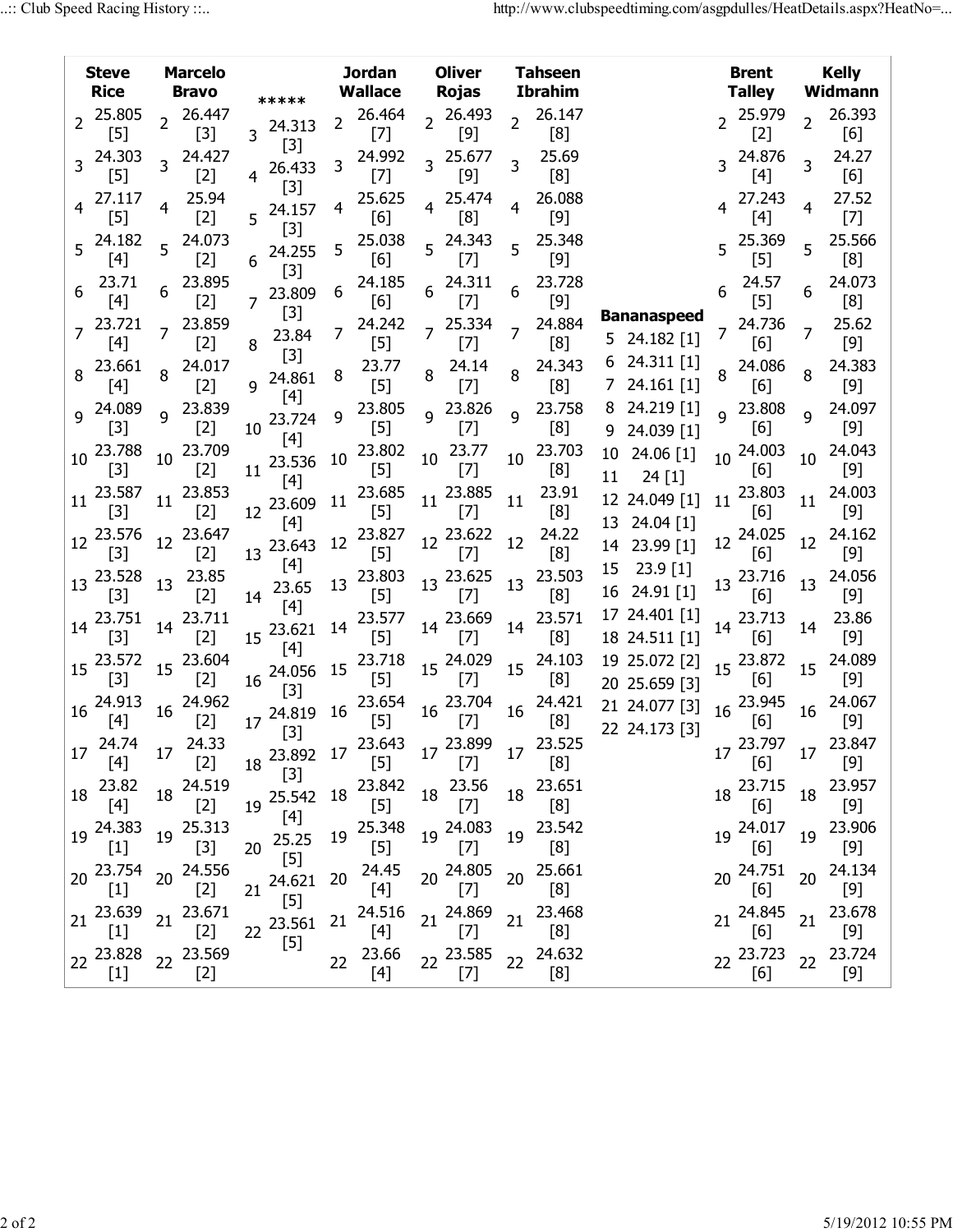|                  | <b>Heat Results</b>                               |                                   |                               |                               |                     |
|------------------|---------------------------------------------------|-----------------------------------|-------------------------------|-------------------------------|---------------------|
| Heat Type:       | 18 Lap Main (Volta)                               |                                   |                               |                               |                     |
| <b>Min By:</b>   | <b>Position</b>                                   |                                   |                               |                               |                     |
| Date:            | 5/19/2012 1:49 PM                                 |                                   |                               |                               |                     |
| <b>Winnipeg</b>  | John Shim                                         |                                   |                               |                               |                     |
|                  |                                                   | Racer:                            |                               |                               |                     |
|                  |                                                   | John Shim                         |                               |                               |                     |
|                  |                                                   | 23.571                            | # of Laps:<br>22              | Gap from Leader:              | Avg. Lap:<br>25.337 |
|                  | <b>Heat Winner:</b>                               | 2695                              | <b>This Round</b>             | 60                            |                     |
|                  |                                                   | Racer:<br>Cristobal Rodr          |                               |                               |                     |
|                  |                                                   | 23.491                            | # of Laps:<br>22              | Gap from Leader:<br>8858.000  | Avg. Lap:<br>24.84  |
|                  | <b>2nd Place:</b>                                 | 3320                              | This Round                    | 54                            |                     |
|                  |                                                   | Racer:<br>Marco Restivo<br>23.913 | # of Laps:<br>22              | Gap from Leader:<br>11632.000 | Avg. Lap:<br>25.293 |
|                  | <i><b>I Place:</b></i>                            | SCOPE<br>3275                     | his Round                     | 42                            |                     |
| Position         | Racer                                             | Best Lap                          | Gap from Leader               | # of Laps                     | Average RPM<br>Lap  |
| 4                | Matthew Anderson                                  | 23.898                            | 12037.000                     | 22                            | 25.594 1582         |
| 5                | Patryk Tararuj                                    | 23.777                            | 15957.000                     | 22                            | 25.12<br> 1715      |
| 6                | Jim Davis                                         | 23.779                            | 16798.000                     | 22                            | 25.947 7093         |
| 7                | John Labay                                        | 23.845                            | 18631.000                     | 22                            | 25.447   1784       |
| 8                | Max Leitschuh                                     | 23.805                            | 19762.000                     | 22                            | 25.802 2377         |
| 9                | Michael Woodwo                                    | 23.749                            | 21763.000                     | 22                            | 25.159 1830         |
| <b>Cristobal</b> | Lap Thues by Racer<br><b>Marco</b><br><b>John</b> | <b>Matthew</b>                    | <b>John</b><br><b>Michael</b> | <b>Jim</b><br><b>Max</b>      | Patryk              |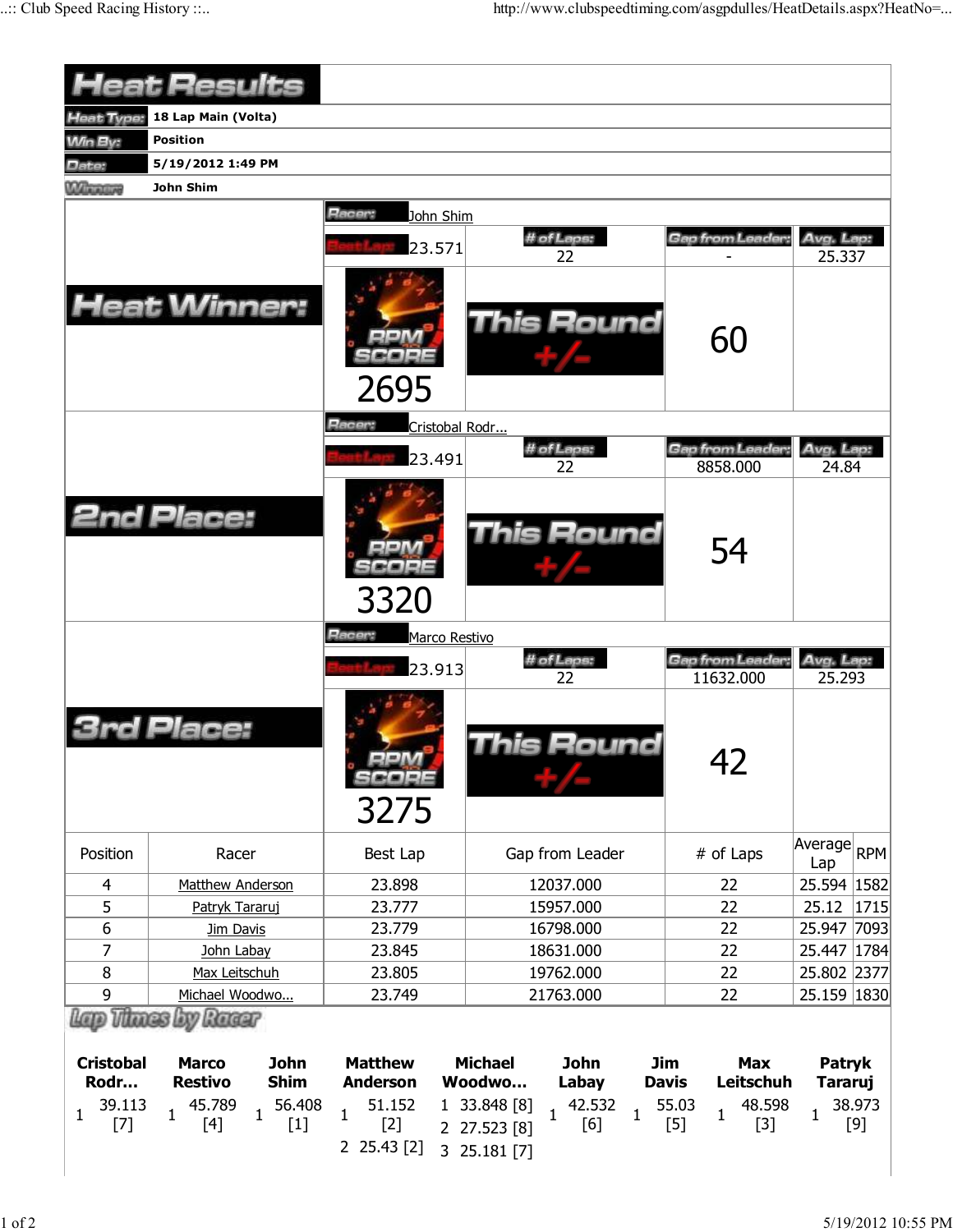|                | <b>Cristobal</b>   |                | <b>Marco</b><br><b>Restivo</b> |                | <b>John</b><br><b>Shim</b>                                                                          |    |                            |                                                                                                                  |    | John<br>Labay                                                                                      | Jim<br><b>Davis</b>   |                | Max<br>Leitschuh   |                  | Patryk<br>Tararuj                                                                                                                                                                                  |
|----------------|--------------------|----------------|--------------------------------|----------------|-----------------------------------------------------------------------------------------------------|----|----------------------------|------------------------------------------------------------------------------------------------------------------|----|----------------------------------------------------------------------------------------------------|-----------------------|----------------|--------------------|------------------|----------------------------------------------------------------------------------------------------------------------------------------------------------------------------------------------------|
|                | Rodr               |                |                                |                |                                                                                                     |    |                            |                                                                                                                  |    |                                                                                                    |                       |                | 25.484             |                  |                                                                                                                                                                                                    |
| $\overline{2}$ | 25.653<br>$[5]$    | $\overline{2}$ | 25.698<br>$[4]$                | $\overline{2}$ | 25.757<br>$[1]$                                                                                     |    | <b>Matthew</b><br>Anderson |                                                                                                                  |    | $2^{27.521}$<br>$[7]$                                                                              | 2 26.848<br>[6]       | $\overline{2}$ | $[3]$              |                  | 2 27.579<br>$[9]$                                                                                                                                                                                  |
|                | 24.992<br>$[4]$    |                | 25.167<br>$[3]$                |                | 3 23.783<br>$[1]$                                                                                   | 3  | 24.378<br>$[2]$            |                                                                                                                  |    | 3 26.216<br>[8]                                                                                    | 3 26.346<br>[6]       | $\overline{3}$ | 27.693<br>$[5]$    |                  | 3 25.438<br>$[9]$                                                                                                                                                                                  |
|                | 24.418<br>$[4]$    | 4              | 24.188<br>$[3]$                |                | 4 23.814<br>$[1]$                                                                                   | 4  | 24.503<br>$[2]$            |                                                                                                                  |    | 24.677<br>[8]                                                                                      | 4 24.417<br>[6]       | 4              | 24.296<br>$[5]$    | 4                | 25.18<br>$[9]$                                                                                                                                                                                     |
| 5              | 24.287<br>$[4]$    | 5              | 24.427<br>$[3]$                |                | $5^{23.803}$<br>$[1]$                                                                               | 5  | 24.262<br>$[2]$            |                                                                                                                  |    | 5 24.495<br>[8]                                                                                    | 5 24.129<br>[6]       | 5              | 24.316<br>$[5]$    | 5 <sup>1</sup>   | 25.11<br>$[9]$                                                                                                                                                                                     |
|                | 24.022<br>$[4]$    | 6              | 24.254<br>$[3]$                | 6              | 23.658<br>$[1]$                                                                                     | 6  | 24.256<br>$[2]$            | <b>Michael</b><br>Woodwo                                                                                         |    | 24.548<br>[8]                                                                                      | $6^{24.547}$<br>[6]   | 6              | 24.28<br>$[5]$     | 6                | 24.237<br>$[9]$                                                                                                                                                                                    |
|                | 24.468<br>$[4]$    |                | 24.21<br>$[3]$                 |                | $7^{23.663}$<br>$[1]$                                                                               | 7  | 24.382<br>$[2]$            | 4 24.248 [7]                                                                                                     |    | 7 24.254<br>[8]                                                                                    | $7^{24.196}$<br>[6]   | $\overline{7}$ | 24.205<br>$[5]$    |                  | $7^{24.122}$<br>$[9]$                                                                                                                                                                              |
| 8              | 24.129<br>$[4]$    | 8              | 24.215<br>$[3]$                |                | 8 23.826<br>$[1]$                                                                                   | 8  | 24.173<br>$[2]$            | 5 24.308 [7]<br>6 24.688 [7]                                                                                     |    | 24.152<br>[8]                                                                                      | 8 23.968<br>[6]       | 8              | 23.836<br>$[5]$    | 8                | 24.121<br>$[9]$                                                                                                                                                                                    |
|                | 9 24.086<br>$[4]$  | 9              | 24.04<br>$[3]$                 |                | 9 23.829<br>$[1]$                                                                                   | 9  | 24.314<br>$[2]$            | 7 24.292 [7]<br>8 24.241 [7]                                                                                     |    | $Q^2$ 24.139<br>[8]                                                                                | $9^{24.059}$<br>$[6]$ | $\overline{9}$ | 24.011<br>$[5]$    |                  | g 24.049<br>$[9]$                                                                                                                                                                                  |
| 10             | 24.171<br>$[4]$    | 10             | 24.099<br>$[3]$                | 10             | 23.664<br>$[1]$                                                                                     |    | 10 24.09 [2]<br>24.241     | 9 23.943 [7]<br>10 23.867 [7]                                                                                    |    | 10 23.941<br>[8]                                                                                   | $10^{23.83}$<br>$[6]$ | 10             | 23.97<br>$[5]$     | 10               | 23.96<br>$[9]$                                                                                                                                                                                     |
|                | 11 24.1 [3]        | 11             | 24.715<br>$[4]$                |                | 11 23.899<br>$[1]$                                                                                  | 11 | $[2]$                      | 11 24.06 [7]<br>12 23.752 [7]                                                                                    |    | $11^{23.964}$ $11^{23.885}$<br>[8]                                                                 | $[6]$                 | 11             | 24.061<br>$[5]$    |                  | 11 24.097<br>$[9]$                                                                                                                                                                                 |
| 12             | 23.824<br>$[3]$    | 12             | 24.174<br>$[4]$                |                | $12^{23.628}$ 12<br>$[1]$                                                                           |    | 24.237<br>$[2]$            | 13 23.749 [7]                                                                                                    |    | 24.028 $12^{24.395}$<br>12 $\sim$ [8]                                                              | [6]                   | 12             | 24.294<br>$[5]$    | 12 <sup>12</sup> | 24.049<br>$[9]$                                                                                                                                                                                    |
|                | 13 23.743<br>$[3]$ | 13             | 23.956<br>$[4]$                |                | 13 23.636 13<br>$[1]$                                                                               |    | 24.191<br>[2]              | 14 24.179 [7]<br>15 24.027 [7]                                                                                   |    | $13\begin{array}{l} 23.845 \\ 13\end{array}$ $13\begin{array}{l} 23.852 \\ 13\end{array}$<br>[8]   | [6]                   |                | 13 23.916<br>$[5]$ |                  | 13 23.865<br>$[9]$                                                                                                                                                                                 |
| 14             | 23.746<br>$[3]$    | 14             | 23.913<br>$[4]$                |                | 14 23.805<br>$[1]$                                                                                  | 14 | 24.299<br>$[2]$            | 16 24.132 [6]<br>17 24.116 [6]                                                                                   |    | 14 24.176<br>[8]                                                                                   | 14 24.317<br>[6]      | 14             | 24.384<br>$[5]$    |                  | 14 23.777<br>$[9]$                                                                                                                                                                                 |
|                | 15 24.876<br>$[3]$ | 15             | 24.491<br>$[4]$                |                | 15 23.641<br>$[1]$                                                                                  | 15 | 24.743<br>$[2]$            | 18 24.678 [6]<br>19 27.036 [6]                                                                                   |    | $15\begin{array}{c} 24.011 \\ 15 \end{array}$ $15\begin{array}{c} 24.355 \\ 15 \end{array}$<br>[8] | $[6]$                 |                | 15 23.968<br>$[5]$ |                  | 15 23.874<br>[9]                                                                                                                                                                                   |
| 16             | 24.463<br>$[2]$    | 16             | 24.19<br>$[4]$                 |                | $16\begin{array}{l} 23.571 \end{array}$ 16<br>$[1]$                                                 |    | 24.905<br>$[3]$            | 20 26.515 [8] 16 <sup>24.254</sup> 16 <sup>24.679</sup><br>21 26.866 [9] [8] <sup>[8]</sup> [7]<br>21 26.866 [9] |    |                                                                                                    |                       |                | 16 23.805<br>$[5]$ |                  | 16 24.207<br>$[9]$                                                                                                                                                                                 |
|                | 17 24.021<br>$[2]$ |                | $[3]$                          |                | $17\begin{array}{cc} 24.67 \\ 17\end{array}$ $17\begin{array}{cc} 23.646 \\ 17\end{array}$<br>$[1]$ |    | 25.207<br>[4]              | 22 24.253 [9] 17 <sup>23.921</sup> 17 <sup>23.973</sup> 17 <sup>24.829</sup> 17 <sup>24.047</sup>                |    | $[8]$                                                                                              | $[7]$                 |                | $[5]$              |                  | $[9]$                                                                                                                                                                                              |
| 18             | 23.639<br>[2]      | 18             | 23.941<br>$[3]$                |                | 18 23.703<br>$[1]$                                                                                  |    | 18 24.17 [4]<br>19 23.898  |                                                                                                                  |    | 18 25.752 18 24.712<br>$[9]$                                                                       | $[7]$                 |                | 18 24.806<br>$[5]$ |                  | 18 24.15<br>[8]                                                                                                                                                                                    |
|                | 19 23.491<br>$[2]$ | 19             | 24.078<br>$[3]$                |                | 19 24.343<br>$[1]$                                                                                  | 20 | $[4]$<br>24.145            |                                                                                                                  | 19 | 25.515 $19^{26.638}$<br>[8]                                                                        | $[7]$                 |                | 19 30.526<br>$[9]$ |                  | 19 25.296<br>$[5]$                                                                                                                                                                                 |
| 20             | 23.641<br>$[2]$    | 20             | 24.014<br>$[3]$                |                | 20 23.886                                                                                           |    | $[4]$<br>21 23.93 [4]      |                                                                                                                  |    | 20 25.57<br>$[7]$                                                                                  | 20 25.093<br>[6]      | $20\,$         | 24.287             |                  | 20 24.545<br>$[5] % \begin{center} \includegraphics[width=\linewidth]{imagesSupplemental/Imit} \caption{The image shows the image shows a single number of times.} \label{fig:limal} \end{center}$ |
| 21             | 23.824<br>$[2]$    | 21             | 24.119<br>$[3]$                |                | 21 23.818<br>$[1]$                                                                                  | 22 | 24.172<br>$[4]$            |                                                                                                                  |    | $21 \begin{array}{c} 24.111 \\ -71 \end{array}$ 21 $23.793$<br>$[7]$                               | [6]                   | 21             | 24.028<br>[8]      |                  | 21 24.042                                                                                                                                                                                          |
| 22             | 23.771<br>$[2]$    | 22             | 24.091<br>$[3]$                |                | 22 23.636<br>$[1]$                                                                                  |    |                            |                                                                                                                  | 22 | 24.214 22 23.779<br>$[7]$                                                                          | [6]                   |                | 22 24.043<br>[8]   |                  | 22 23.924<br>$[5]$                                                                                                                                                                                 |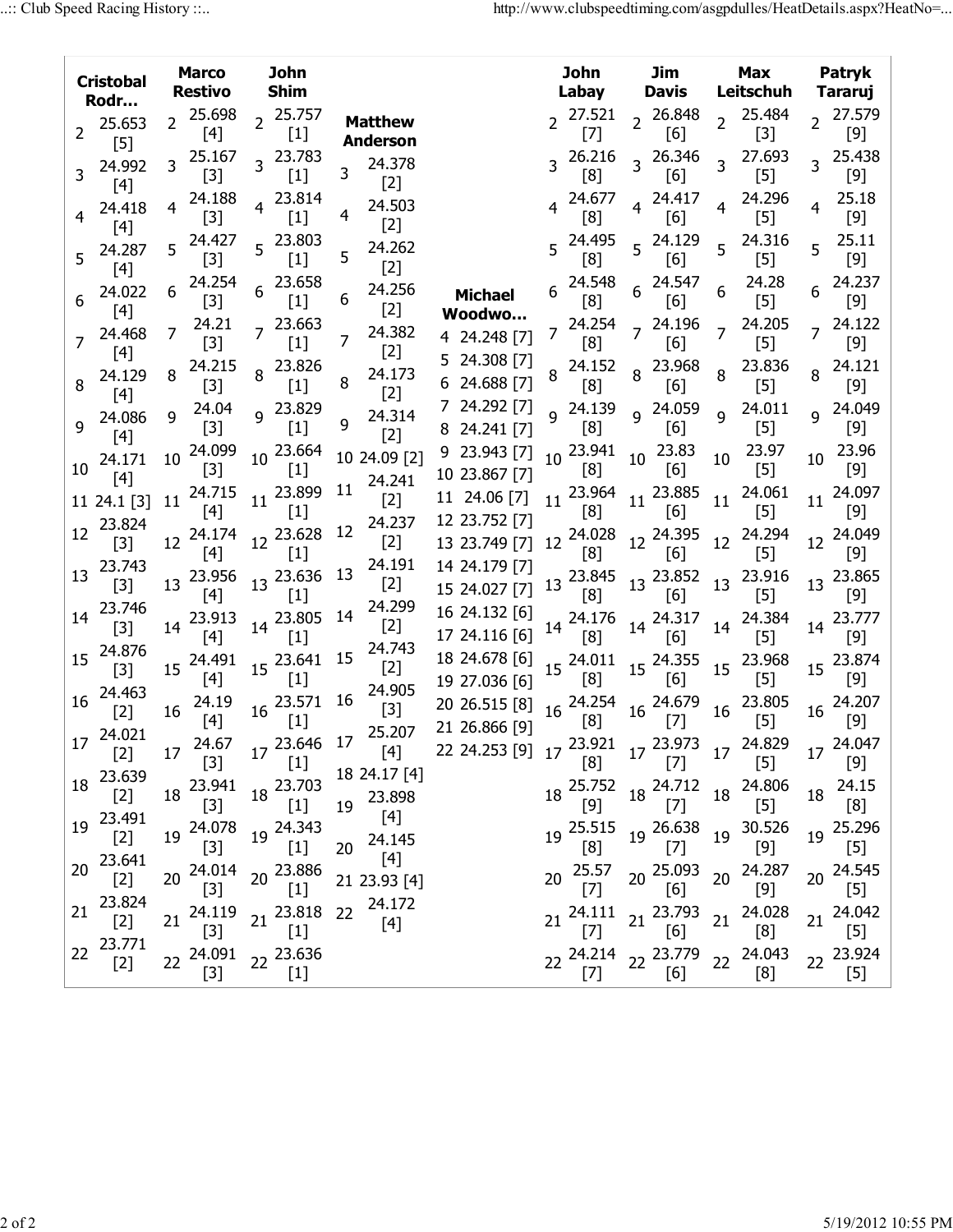|                                                  | <b>Heat Results</b>              |                                                                         |                                                                                                   |                                          |                                                                                         |
|--------------------------------------------------|----------------------------------|-------------------------------------------------------------------------|---------------------------------------------------------------------------------------------------|------------------------------------------|-----------------------------------------------------------------------------------------|
| <b>Heat Type:</b>                                | 18 Lap Main (Volta)              |                                                                         |                                                                                                   |                                          |                                                                                         |
| <b>Win By:</b>                                   | <b>Position</b>                  |                                                                         |                                                                                                   |                                          |                                                                                         |
| Date:                                            | 5/19/2012 1:39 PM                |                                                                         |                                                                                                   |                                          |                                                                                         |
| <b>Winning</b>                                   | <b>William Shively</b>           |                                                                         |                                                                                                   |                                          |                                                                                         |
|                                                  |                                  | Racer:<br><b>William Shively</b>                                        |                                                                                                   |                                          |                                                                                         |
|                                                  |                                  | 23.719                                                                  | # of Laps:                                                                                        | Gap from Leader:                         | Avg. Lap:                                                                               |
|                                                  | <b>Heat Winner:</b>              | 2365                                                                    | 22<br><b>This Round</b>                                                                           | 56                                       | 25.641                                                                                  |
|                                                  |                                  | Racer:<br>Christopher Wi                                                |                                                                                                   |                                          |                                                                                         |
|                                                  |                                  |                                                                         | # of Laps:                                                                                        | <b>Gap from Leader:</b>                  | Avg. Lap:                                                                               |
|                                                  | <b>2nd Place:</b>                | 23.848<br>3287                                                          | 22<br><b>This Round</b>                                                                           | 568.000<br>42                            | 25.497                                                                                  |
|                                                  |                                  | <b>Hacer:</b><br>Ary Jogasurya<br>23.988                                | # of Laps:<br>22                                                                                  | Gap from Leader:<br>3964.000             | Avg. Lap:<br>25.474                                                                     |
|                                                  | Place:                           | 2361                                                                    | his Round                                                                                         | 35                                       |                                                                                         |
|                                                  |                                  |                                                                         |                                                                                                   |                                          |                                                                                         |
| Position                                         | Racer                            | Best Lap                                                                | Gap from Leader                                                                                   | # of Laps                                | Average<br><b>RPM</b><br>Lap                                                            |
| 4                                                | <b>Chris Haug</b>                | 24.216                                                                  | 8256.000                                                                                          | 22                                       |                                                                                         |
| 5                                                | Patrick Ferro                    | 24.163                                                                  | 13175.000                                                                                         | 22                                       |                                                                                         |
| 6                                                | Robert Orr                       | 24.559                                                                  | 16869.000                                                                                         | 22                                       |                                                                                         |
| 7                                                | Michael Kohut                    | 24.367                                                                  | 1L                                                                                                | 21                                       |                                                                                         |
| 8                                                | Rome Wheeler                     | 24.429                                                                  | 1 <sub>L</sub>                                                                                    | 21                                       |                                                                                         |
|                                                  | Lap Thaes by Racer               |                                                                         |                                                                                                   |                                          |                                                                                         |
| <b>William</b><br><b>Shively</b><br>1 55.399 [1] | Ary<br>Jogasurya<br>1 48.934 [3] | <b>Robert</b><br><b>Chris</b><br>Orr<br><b>Haug</b><br>43.893<br>47.552 | <b>Christopher</b><br><b>Rome</b><br>Wi<br><b>Wheeler</b><br>52.434 [2]<br>35.332<br>$\mathbf{1}$ | <b>Patrick</b><br><b>Ferro</b><br>38.823 | <b>Michael</b><br><b>Kohut</b><br>41.396                                                |
| 2 25.642 [1]                                     | $\mathbf{1}$<br>2 25.419 [3]     | $\mathbf{1}$<br>$[4]$<br>$[5]$                                          | $\mathbf{1}$<br>[8]<br>25.332 [2]<br>2                                                            | $\mathbf{1}$<br>$[7]$                    | 25.581 1507<br>25.351 1506<br>25.774 2149<br>26.046   1282<br>25.811   1554<br>1<br>[6] |